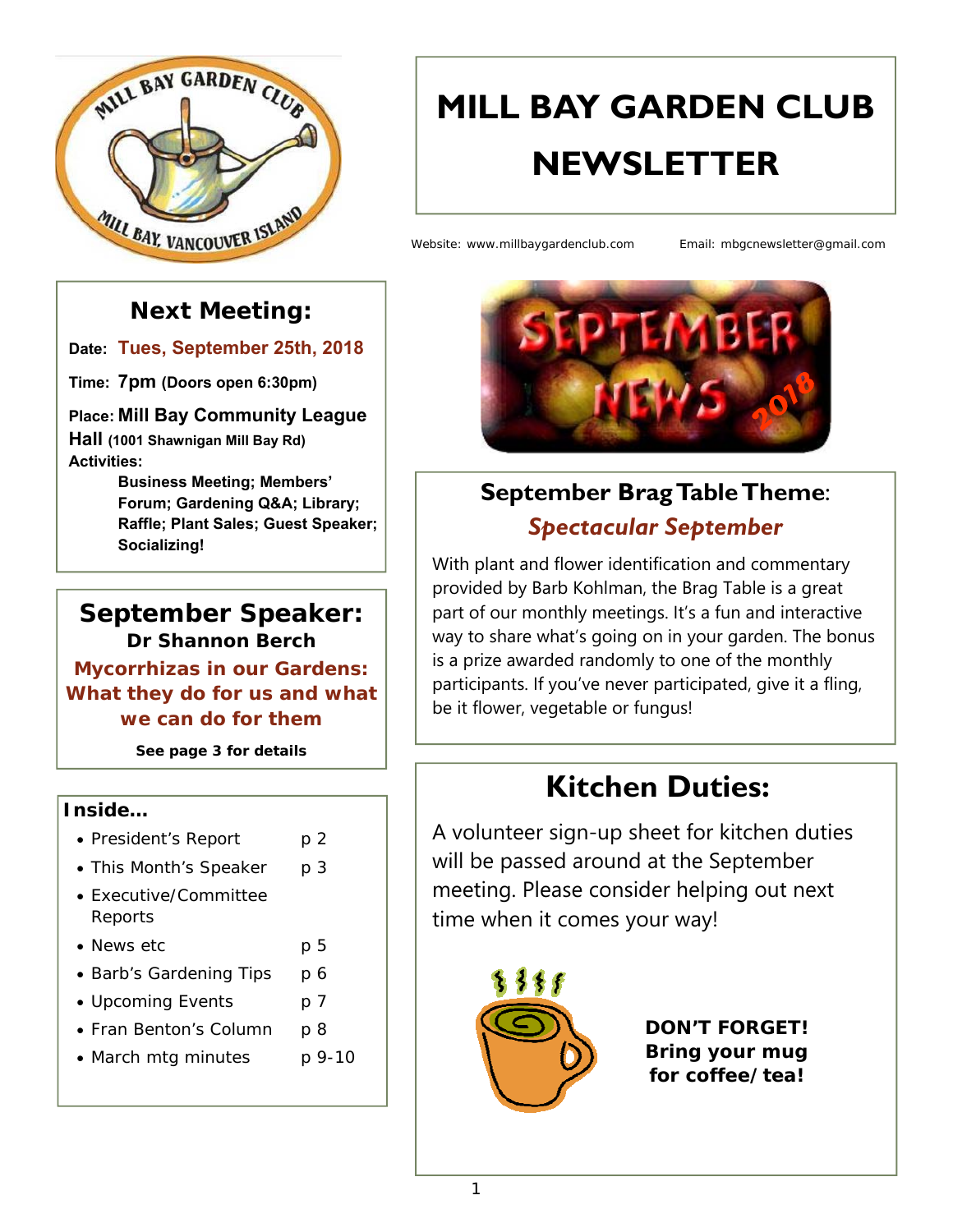### **President's Report**  Donna Kaiser

Following a wonderful growing summer, our gardens are turning to the shades of fall and bringing with it another tempting window for change, improvement or just sitting back and enjoying the fact that we don't have to spend so much time watering. And of course enjoying the fruits of our labour.

After seeing the friendly faces of those who attended last week's executive meeting, my trepidation with this new role evaporated, and to my surprise, I was able to speak. As you may know, I'm more gardener than administrator, but will try my best to make this a successful year with the help of you all. Many thanks especially to the executive and committee members for helping to share the load.

We are anticipating a very busy night at the September 25 meeting since everyone will be renewing their memberships for the year. To speed up the process, please try to bring the exact amount (\$10). Cash or cheque payable to: Mill Bay Garden Club. JoAnn Mulhern and Dave Byrnes will be attending to memberships, with Ajay Oppelaar directing traffic at the door.

Looking forward to the upcoming year and hope to seeing you all on the 25th.



# **"Sunshine Mary"**



#### **Our esteemed Life Member Mary Gale,**

has for a very many years, been sending cards and kind words to those members who are experiencing illness or loss. She does this on behalf of the Mill Bay Garden Club, bringing a spot of sunshine into what is often a stressful time for a club member.

If you know of someone in the club who is sick, in hospital, or has lost a loved one, please let Mary know and she will send a card on our behalf. Mary is seen here with an excited admirer.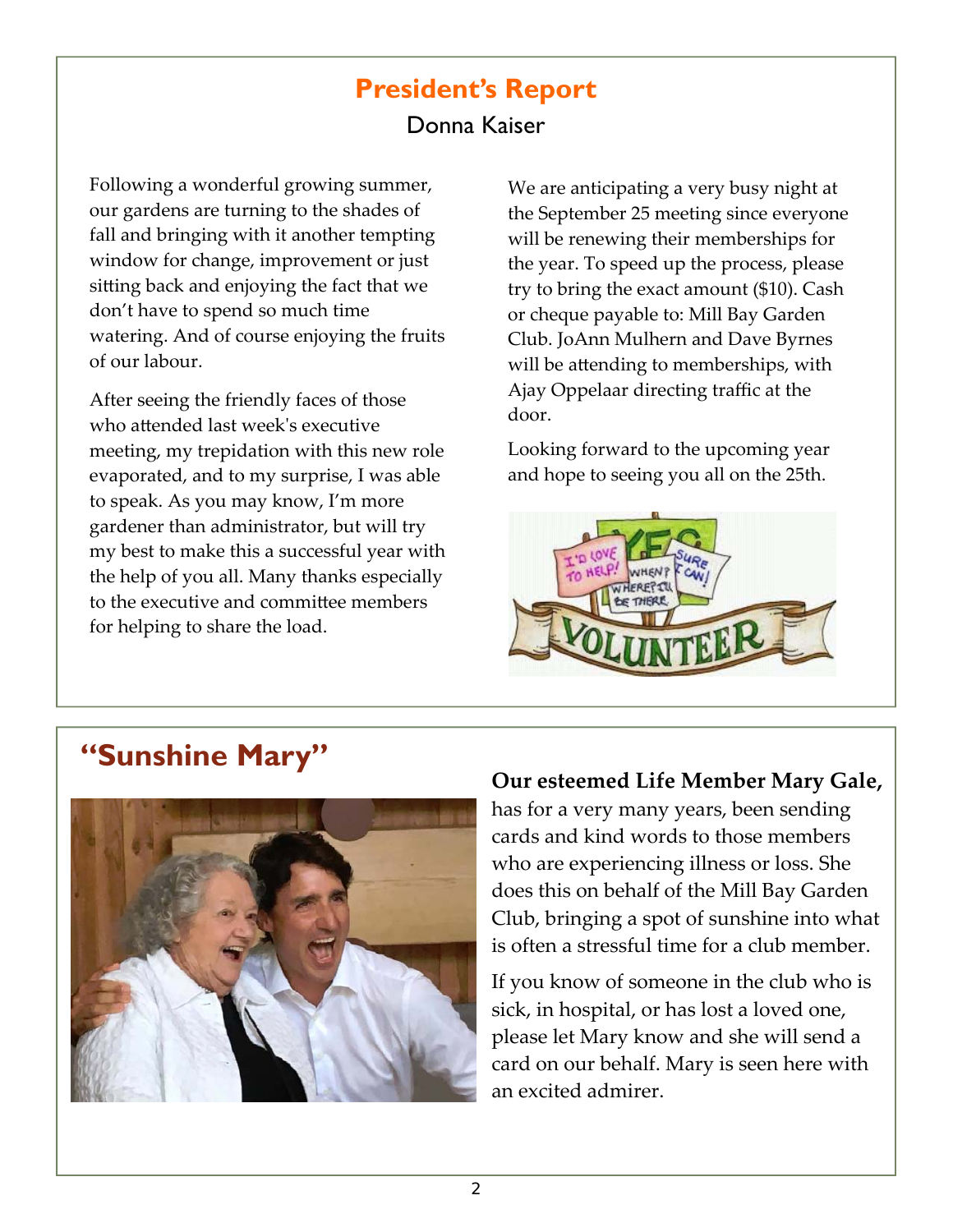# **September's Speaker:**

# **Dr Shannon Berch on "Mycorrhizas in Our Gardens: What They Do For Us and What We Can Do For Them"**

#### **Abstract**:

In this presentation, I will summarize the major types of mycorrhizal fungi that associate with plants in our gardens and how they function in our garden ecosystems. I will also touch on the value of mycorrhizal inoculants for garden plants and on garden activities that benefit mycorrhizal fungi.

# **Committee Reports**

### **Plant Table**

It's time to get out & plant again! We look forward to bringing more alpaca gold to the first garden

club meeting. Also we have about 10 ginkos in one gallon pots. The seedlings were donated by the master gardeners at our flower & garden show. They are now about 10 in. tall & healthy specimens. Also a rosemary bush in a 5 gallon pot. Got some perennials youʹve split & like to donate? Share some harvest? We look forward to your surprises! See you Sept 25!

*Your friendly plant sales team, Monika Morgan & Sharon Martin* 

### **Membership**

Welcome to the 2018 ‐ 2019 season of the Mill Bay Garden Club. I hope to see all of you at our first fall meeting on Sept. 25.

After renewing your membership with Treasurer Marie (either between 6:30 ‐ 7 pm or during the break), please stop by the Membership table to ensure that I have your name and correct contact information.

*JoAnn*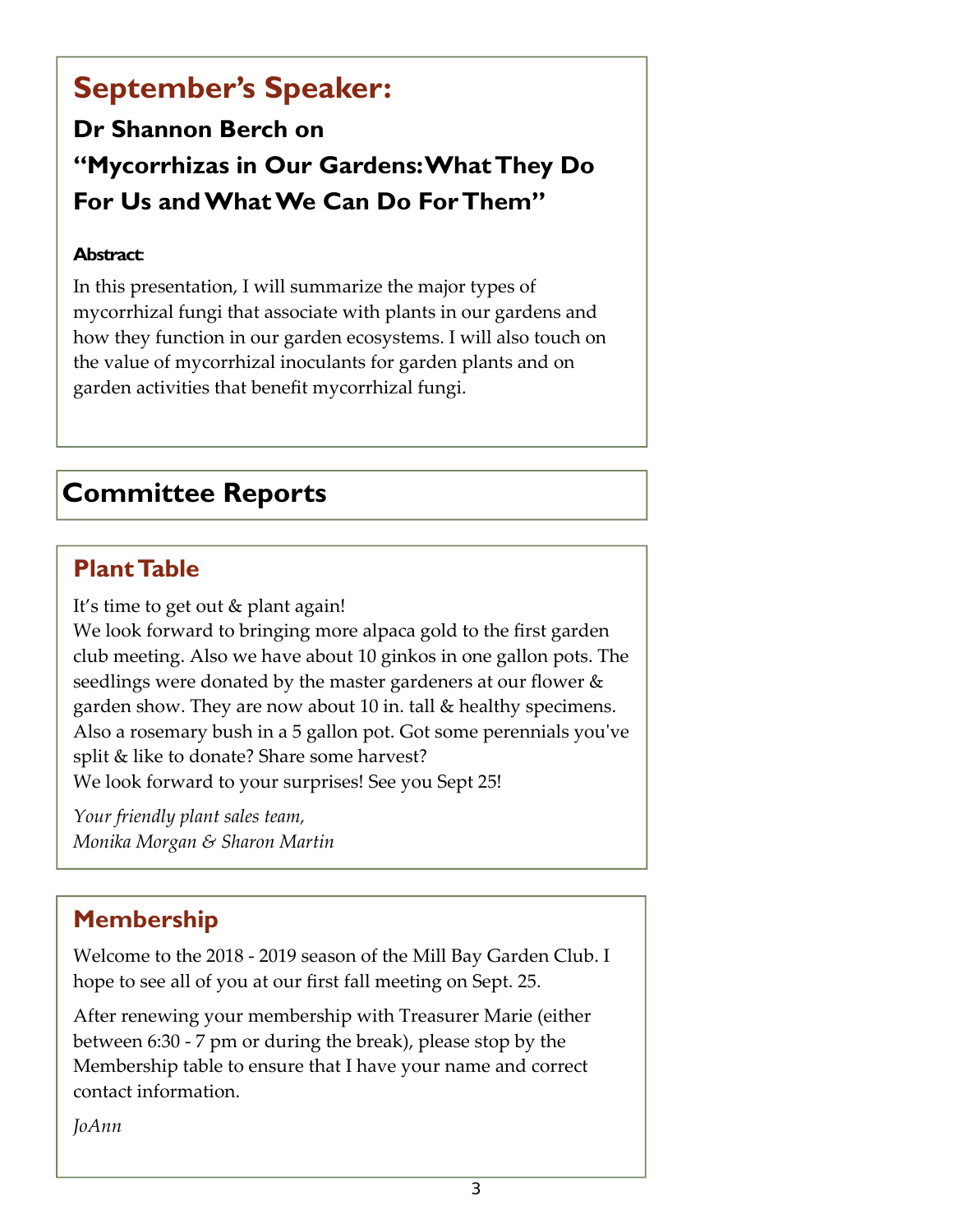# **Committee Reports (Cont'd)**

### **Library Notes**

Please take a look around, over, and under those forgotten places in your home. There were 20 books borrowed last May and 20 overdue books from 2017‐18 for a total of 40 books that must be returned this month! No need to dust them! Just bring them back as is.

A subscription to **Birds and Blooms** magazine has been ordered for our club and should be arriving later this autumn, making our newsletter editor very happy.

Any special requests for books or publications? Let me know anytime!

*Your friendly librarian, Janice Rose* 

### **Raffle Table Report**

Welcome, fellow gardeners, to the 2018/2019 Mill Bay Garden Club year! I'm excited about taking on the running of the raffle table during our monthly meetings and hope to adequately follow in the grand footsteps of those before me: Tracy, Bobbie, Carmel to name a few. The Raffle will consist of 4 to 5 items that will be your choice to place your tickets against, plus a Grand Prize that is chosen from all the tickets purchased over the course of the evening. Tickets, as always, are 3 for \$1 and can be bought before the meeting begins, or during the coffee break.

Donations for the Raffle Table are always welcome. I would ask that they either be new or anything that you have crafted yourself (eg., birdhouse, flower arrangement, greeting cards….the list is endless). The donation that you make will likely be used in the following month's raffle. Also …. If anyone can help me at the raffle table during the coffee break that would be most appreciated as sale of tickets can be fast and furious at that time!

Looking forward to seeing you all at our first meeting of the gardening year on September 25th!

### **Social Media**

If you use Facebook, don't forget to check us out and "*LIKE*" us at: www.facebook.com/ millbaygardenclub

*Pauline Dueck Facebook Coordinator*



*Cori‐Lee Fisher*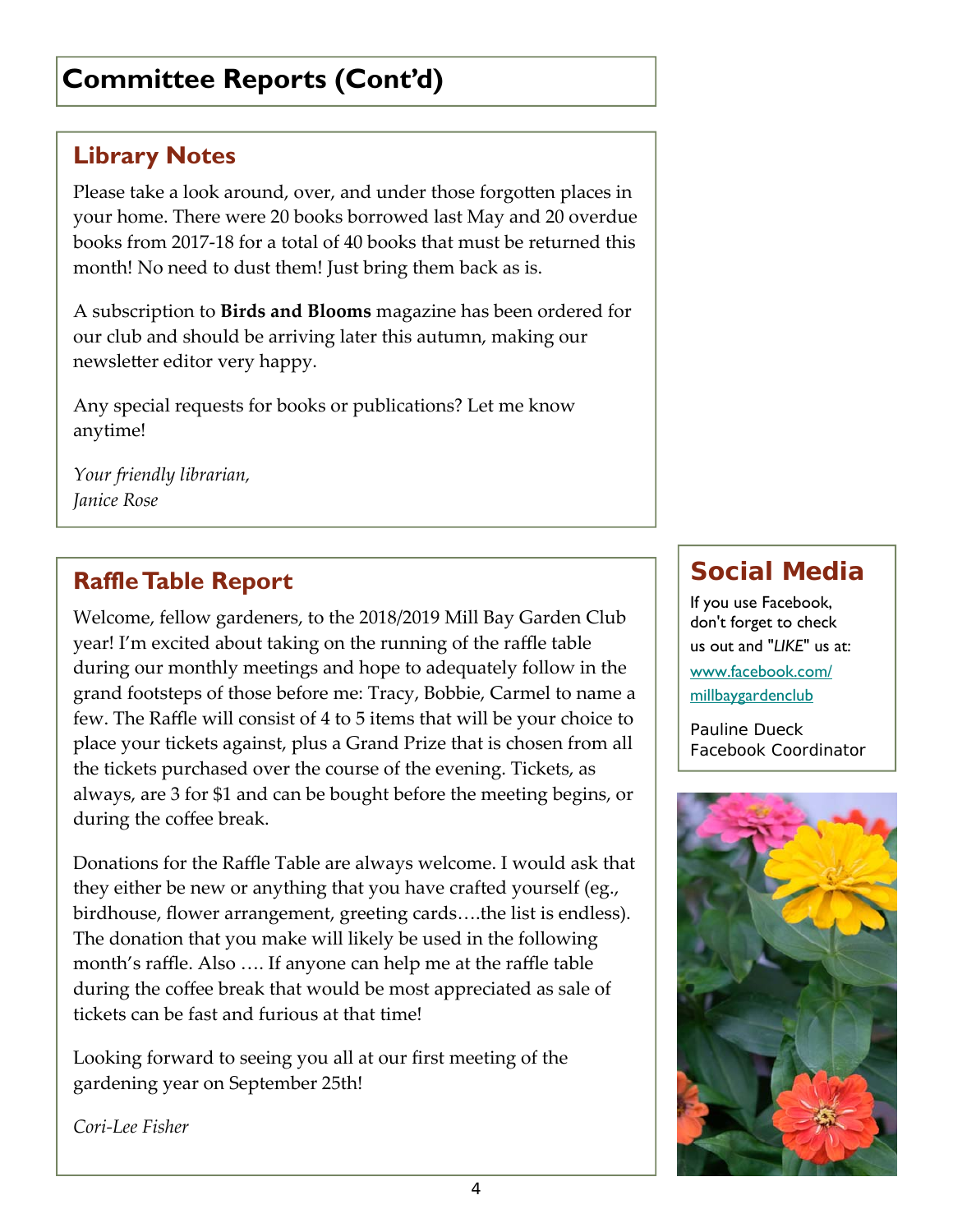# **All the News That's Fit (That Fits)**

# **Call for Pots**

Elaine Scott needs one gallon plant pots for the **Charity Plant Sale**. If you have any could you bring them to the September meeting. If for any reason Elaine cannot be at the meeting Monika Morgan will take them home for her. Elaine is desperate so your help would be greatly appreciated.

## **Feasting from the Garden!**

Wondering what to do with all the fruits (and the veggies!) of your labour? This season, the MBGC Newsletter is kicking off a new feature! We aim to include a club member's favourite recipe every issue, and we start with Heather Jenkins's Plum Sauce! If you'd like to contribute, send your recipe to mbgcnewsletter@gmail.com!

### **PLUM SAUCE**

- 1. Wash and drain the plums (damsons are preferred).
- 2. Heat slowly in a covered pan in the oven overnight at 110 C/225F.
- 3. Drain.
- 4. Simmer 600ml (1pint/2.5 cups) juice with 8oz/1cup granulated sugar for 30 minutes until a quarter of the juice has evaporated.
- 5. Pour into clean bottles and seal.

This is an old fashioned remedy for coughs, colds and sore throats.

It is also delicious over vanilla ice cream.

*Heather Jenkins* 

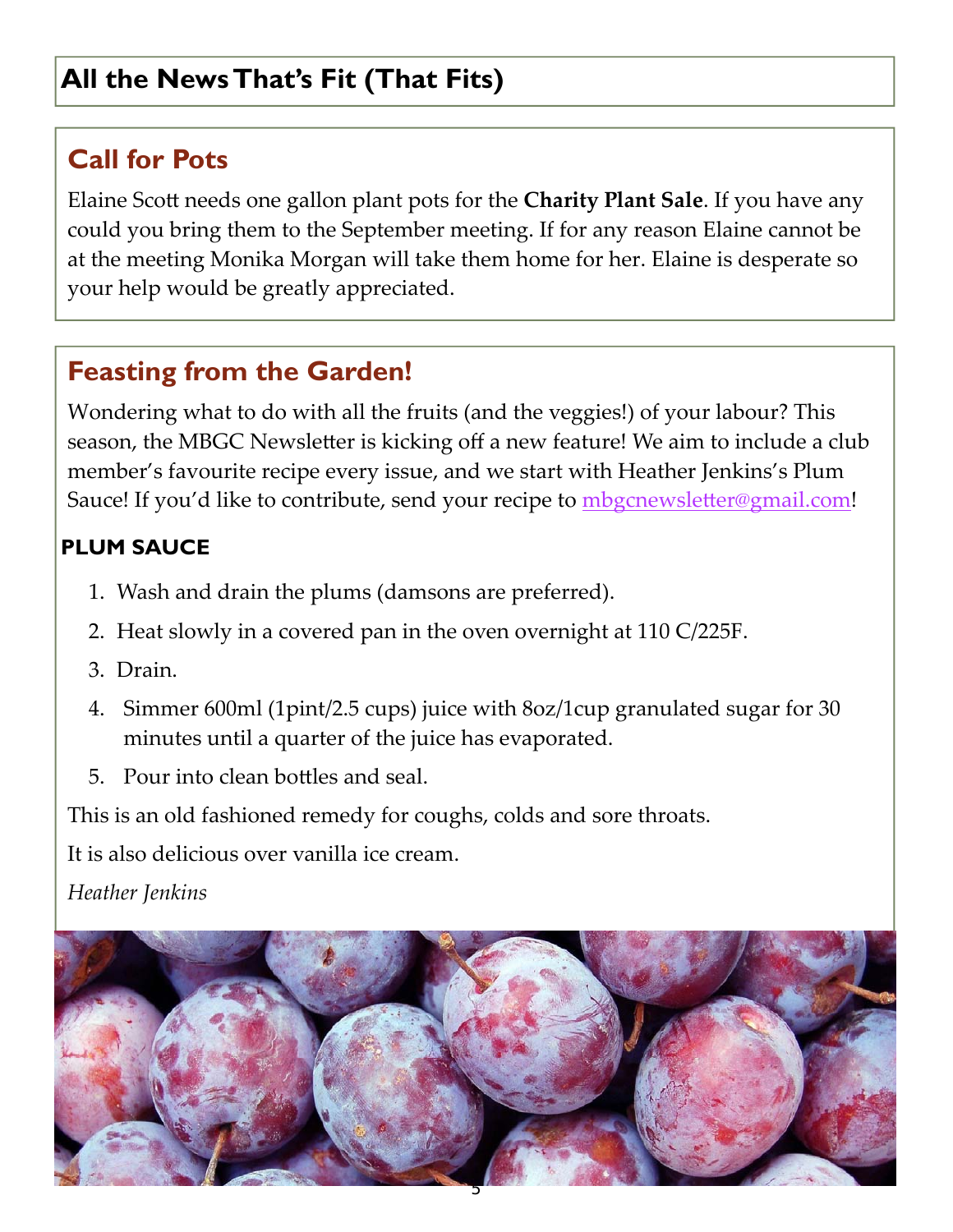# **Gardening Tips for September 2018 by Barb Kohlman**

- Stop pruning and fertilizing, let your plants start to go dormant.
- Bring summer vacationing houseplants back indoors while the windows are still open. Check carefully for hitchhiking pests.
- Start fall clean-up in the flower beds, cutting back anything that has finished blooming or is diseased.
- Take cuttings to overwinter indoors or in the greenhouse.
- Photograph your gardens and containers for a record of the year's triumphs and frustrations.
- Give the compost one last turn, and make sure it is moist.
- Divide and move perennials (spring flowering ones, please!)
- Dig and store tender bulbs like: caladiums, cannas and tuberous begonias. Wait to do your dahlias till next month, they are probably blooming wonderfully still.
- Start planting spring flowering bulbs.
- I am adding mulch to the edges of my beds and in areas where nothing is planted to protect the soil. Wait to do regular beds till the soil has cooled to avoid keeping it unnaturally warm.

*Cheers — barb k* 

# **Mixing It Up - Be Quick!**

A reminder of this wonderful event ‐ the Victoria Master Gardeners Association's **Mixing It Up in the Urban Garden day‐long event "Beauty and the Beast"** takes place at the Mary Minspear Centre in Sidney on 2 February 2019 from 9am—4pm. Cost is \$85 'til 14 October, thereafter \$100.

Cost includes delicious food at lunch and breaks, and free parking.

Registration is open now, and as of 15 September, of the 250 tickets available there are only 80 left so good to get in if folks want to go. Registration details here: http://www.karelo.com/register.php?BID=641&BT=10&PrivEv=18106 (or try www.karelo.com/login.com if that doesn't work!)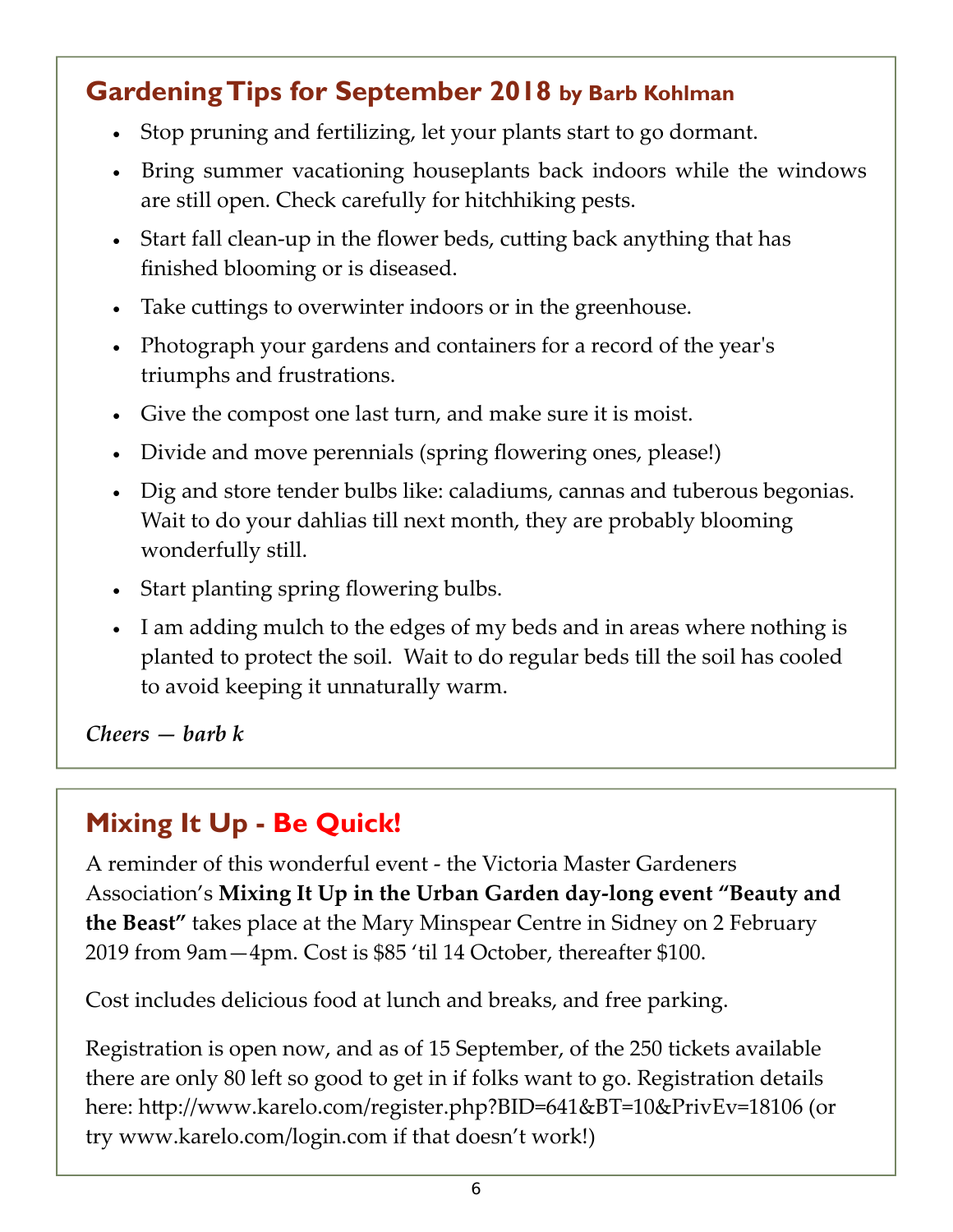# **Upcoming Events**

 On the off chance you missed it on the previous page, the Victoria Master Gardeners Association's "Mixing It Up" event takes place in February 2019. Registration is limited and tickets are going fast!

#### **Saturday Workshops at Dinters**

**Gardening for the Spring Wakeup. 29 September, 10am** 

Before you take out the clippers and do the fall chop, attend this seminar to make sure you're doing what's best for your garden and the wildlife in it. This seminar will explore the dos and don'ts of the fall garden cleanup, how to ensure your plants are their healthiest in spring, and how to deal with protecting plants for cold winter temperatures. Seminar will be lead by gardener and Dinter Nursery staff member Monica.

#### **Cuttings/Propagation Workshop. 13 October 10am**

Learn from our very own Greenhouse Manager how to take cuttings and propagate your favourite plants. Propagating your own plants is a great way to save a few dollars, and grow your plant collection!

#### **Horticulture Centre of the Pacific Events (sign up at hcp.ca)**

#### **FALL PLANT SALE! Saturday 22 September 9am‐4pm**

Many unique plants are propagated from the gardens. All plant prices are reduced by at least 20%. Admissions into the Gardens is free on plant sale day and Master Gardeners will be available to answer your questions. All proceeds raised from the plant sale support the development of our not-for-profit teaching gardens.

#### **Advanced Pruning Workshop. Saturday 6 October 9am‐4pm**

Are you a hands‐on gardener hesitant to prune small trees and shrubs in fear of injuring or undesirably altering them? This course with certified arborist Ryan Senechal will give you the skills you need to successfully prune your garden. In 2 sessions, basic pruning techniques and advanced strategies will be reviewed and applied to teach you how to achieve desirable structure, reduced maintenance & long term plant health in your garden. This is an outdoor workshop, please dress accordingly and bring your secateurs, all other equipment will be supplied! HCP Members \$90 Non‐Members \$110. To register, call 250 479 6162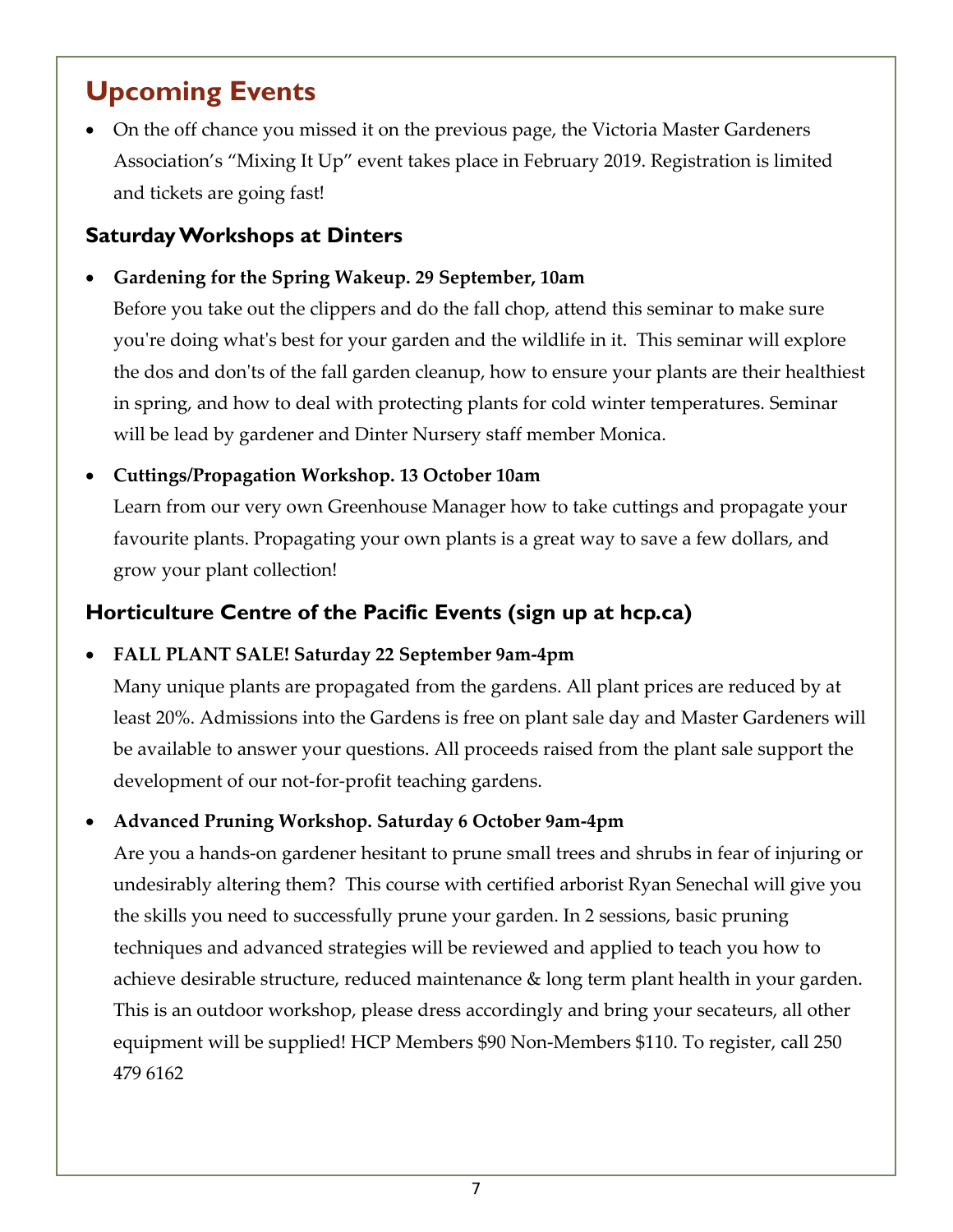### **When Good Garden Cats Go Bad by Fran Benton**

As a master gardener, I am often asked to recommend a plant for a certain place. When I think of all the kinds of possibilities, a few tried and true plants come to mind. It needs to have nice flowers, be tolerant of kids, deer, rabbits, neglect, nature's whims, and our pets.

Well, I can think of one such group of plants - the catmints. These are not the catnips although they are related to them. Catmints or Nepeta are a group of small shrubby plants and herbs that have wonderful spikes of cool purply blue flowers. They can be large and bushy (6 hills giant) or much smaller and herb‐like (Nepeta Blue Panther). One of my truly happy moments is to watch our resident herd of deer mosey past the catmint without any interest at all. Smaller catmints are nice in containers too. The catmints benefit from the "Chelsea Chop" which is a cutting down of exuberant vegetation at the time of the Chelsea Flower Show in May. The catmints respond by throwing out fat new shoots that will look spectacular and last all through the fall. They are easy to propagate by splitting in the spring.

The genus Nepeta is, of course, the genus that includes Nepeta cativa. I don't need to tell you what this stuff does to the feline nip addicts. Please examine the depraved behaviour on Monika's kitty cat's face. There are no institutions available at present to deal with this dreadful addiction problem. Some cats are more prone than others to fall victim to the allure of the catmint family. Sometimes as cats age they grow out of the love for nip. Others just lie there in the plant pot and drool.

Ever wonder why cats get silly on catnip? The chemical compound in the plant is called nepetalactone. It is found in the leaves and stems. The effects last for about 10 minutes before wearing off and the cat going back to normal.

If the cat smells catnip, it acts as a stimulant and you better watch out! However if the cat eats the nip it acts as a sedative and they get sleepy. And if they eat too much they will present it back to you in a way that is not pleasant!

Happy gardening and don't forget to water!

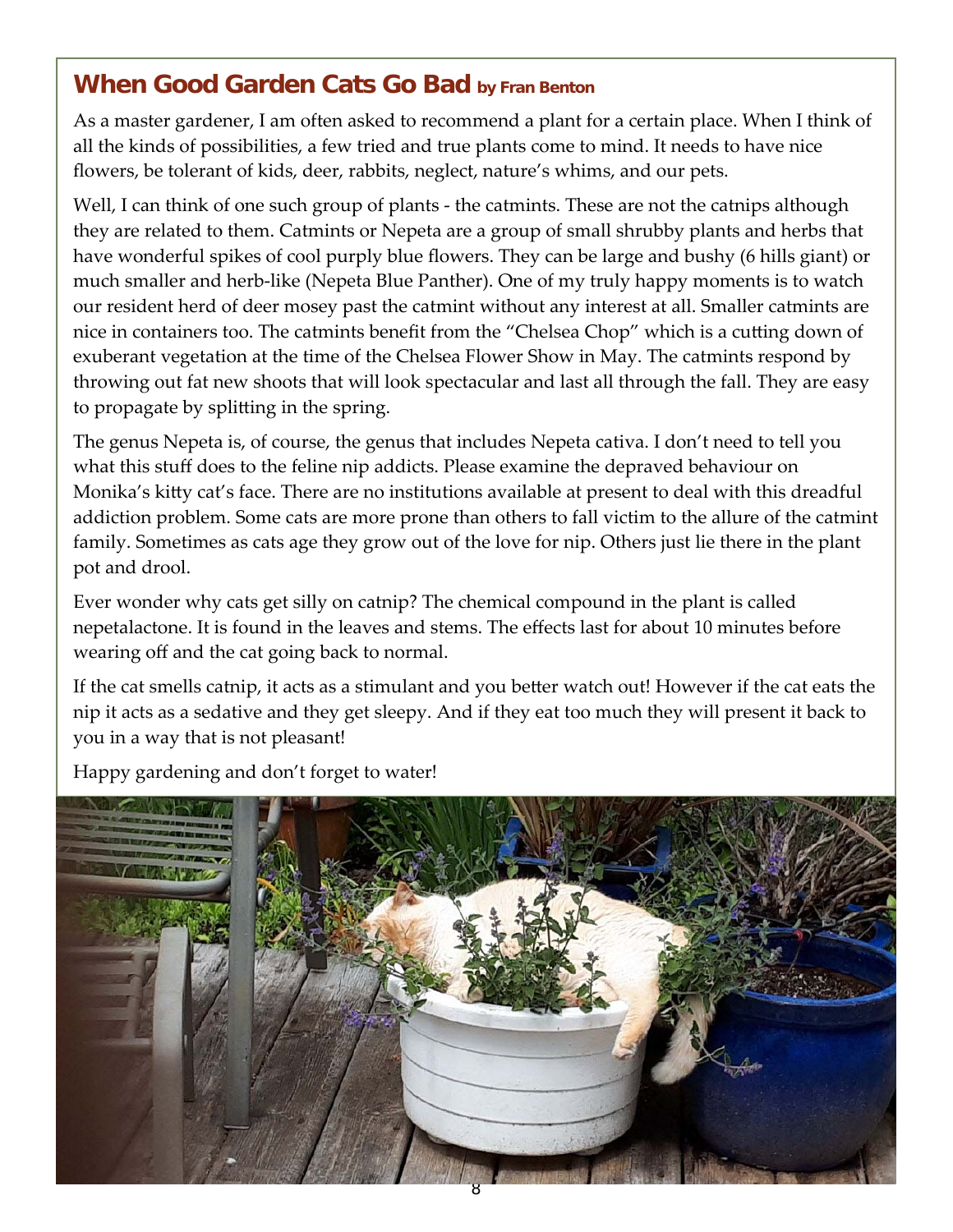### **Mill Bay Garden Club**

### **General Meeting Minutes Tuesday, May 22, 2018**

#### **Call to Order: 7:09 pm**

#### **Acceptance of April 2018 Minutes**

- Moved Janice Rose
- Seconded Al Mickalishun
- All in favour, Carried

#### **President's Report:** Ajay Oppelaar

- Thank you to set up crew and kitchen
- Member forum requests
- Questions about presidents report
- Everyone applauded Ajay's article in the paper
- Open committee positions‐ Vice President, raffle person needed
- AGM sign up list distributed

#### **VP Report:** Mary Vandenberg for Cliff Stainsby

- Tour -Head gardener at Royal Roads will show roses, June  $9<sup>th</sup> 10$  am, no entrance but pay parking
- Garden tour update‐ thank you to all the gardens that have been opened!

#### **Treasurer Report:** Marie Cooke

We have \$926.46 in our account. Bursary is \$1000. Please get your receipts in.

#### **Committee Reports**

#### **Flower and garden show:** Gillian Keir

• No ramp at Cobble Hill hall. There is a storage room arranged under the stairs. Everything has to be carried up stairs that will make moving things difficult. Need a strong person to lift things up stairs. Everything looks organized. Hopefully! We have 2 extra signs to go up for high traffic areas. Posters and brochures are available. **Return all signs to Gillian after event**. E‐mail going out tonight to remind everyone of their volunteer positions. Thank you Gillian!

#### **Membership** Jo‐Ann Mulhern

We have one new member, bringing us to 142 members now.

#### **...Continued on next page**